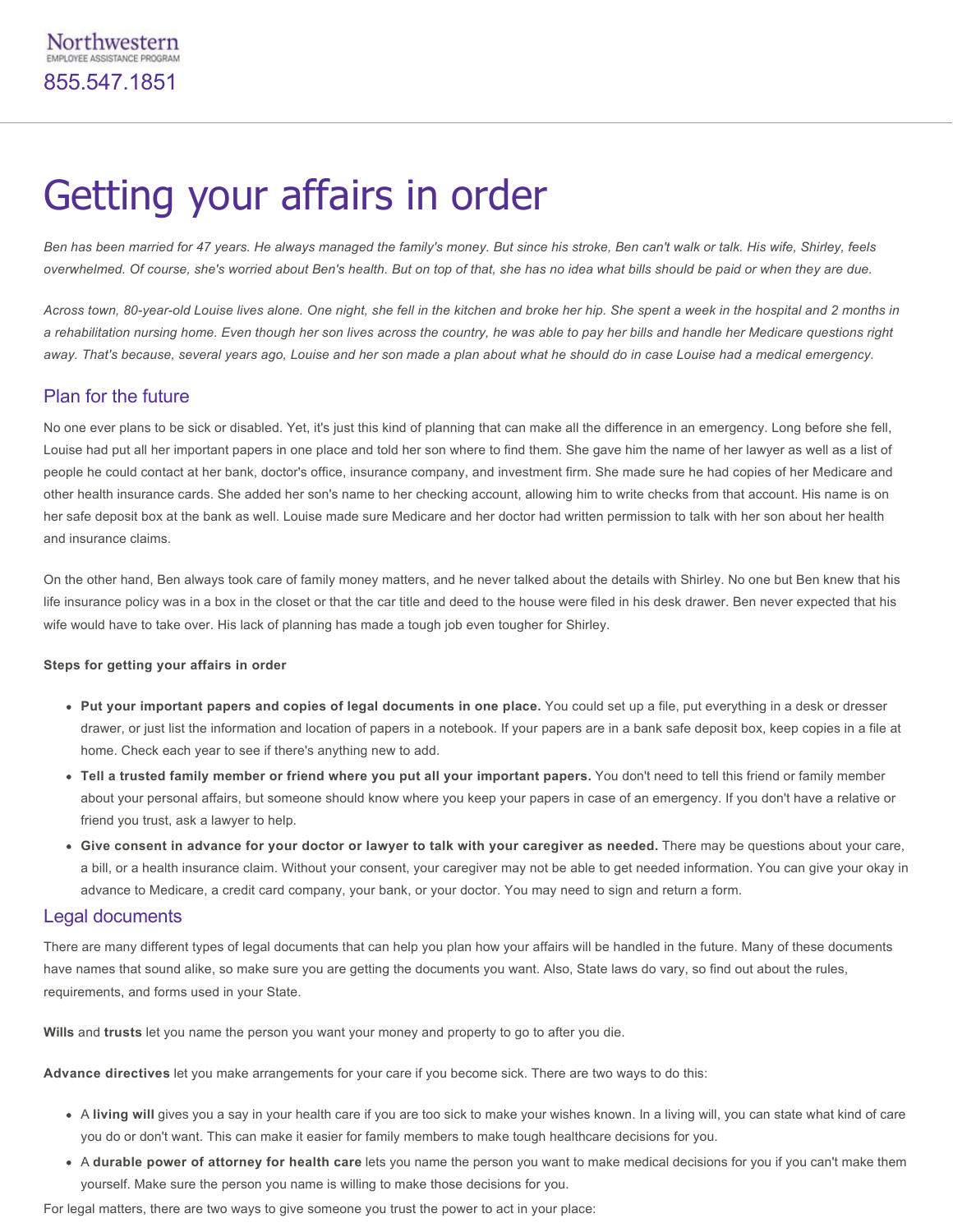- A general power of attorney lets you give someone else the authority to act on your behalf, but this power will end if you are unable to make your own decisions.
- A **"durable" power of attorney** allows you to name someone to act on your behalf for any legal task, but it stays in place if you become unable to make your own decisions.

## What exactly is an "important paper"?

The answer to this question may be different for every family. The following lists can help you decide what is important for you. Remember, this is a starting place. You may have other information to add. For example, if you have a pet, you will want to include the name and address of your vet.

Please remember to include complete information about the following:

#### **Personal records**

- Full legal name
- Social Security number
- Legal residence
- Date and place of birth
- Names and addresses of spouse and children
- Location of birth and death certificates and certificates of marriage, divorce, citizenship, and adoption
- Employers and dates of employment
- Education and military records
- Names and phone numbers of religious contacts
- Memberships in groups and awards received
- Names and phone numbers of close friends, relatives, and lawyer or financial advisor
- Names and phone numbers of doctors
- Medications taken regularly
- Location of living will and other legal documents

#### **Financial records**

- Sources of income and assets (pension from your employer, IRAs, 401(k)s, interest, etc.)
- Social Security and Medicare information
- Insurance information (life, health, long-term care, home, car) with policy numbers and agents' names and phone numbers
- Names of your banks and account numbers (checking, savings, credit union)
- Investment income (stocks, bonds, property) and stockbrokers' names and phone numbers
- Copy of most recent income tax return
- Location of most up-to-date will with an original signature
- Liabilities, including property tax--what is owed, to whom, when payments are due
- Mortgages and debts--how and when paid
- Location of original deed of trust for home and car title and registration
- Credit and debit card names and numbers
- Location of safe deposit box and key

## **Resources**

You may want to talk with a lawyer about setting up a general power of attorney, durable power of attorney, joint account, trust, or advance directive. Be sure to ask about the fees before you make an appointment.

You should be able to find a directory of local lawyers at your library, or you can contact your local bar association for lawyers in your area. An informed family member may be able to help you manage some of these issues.